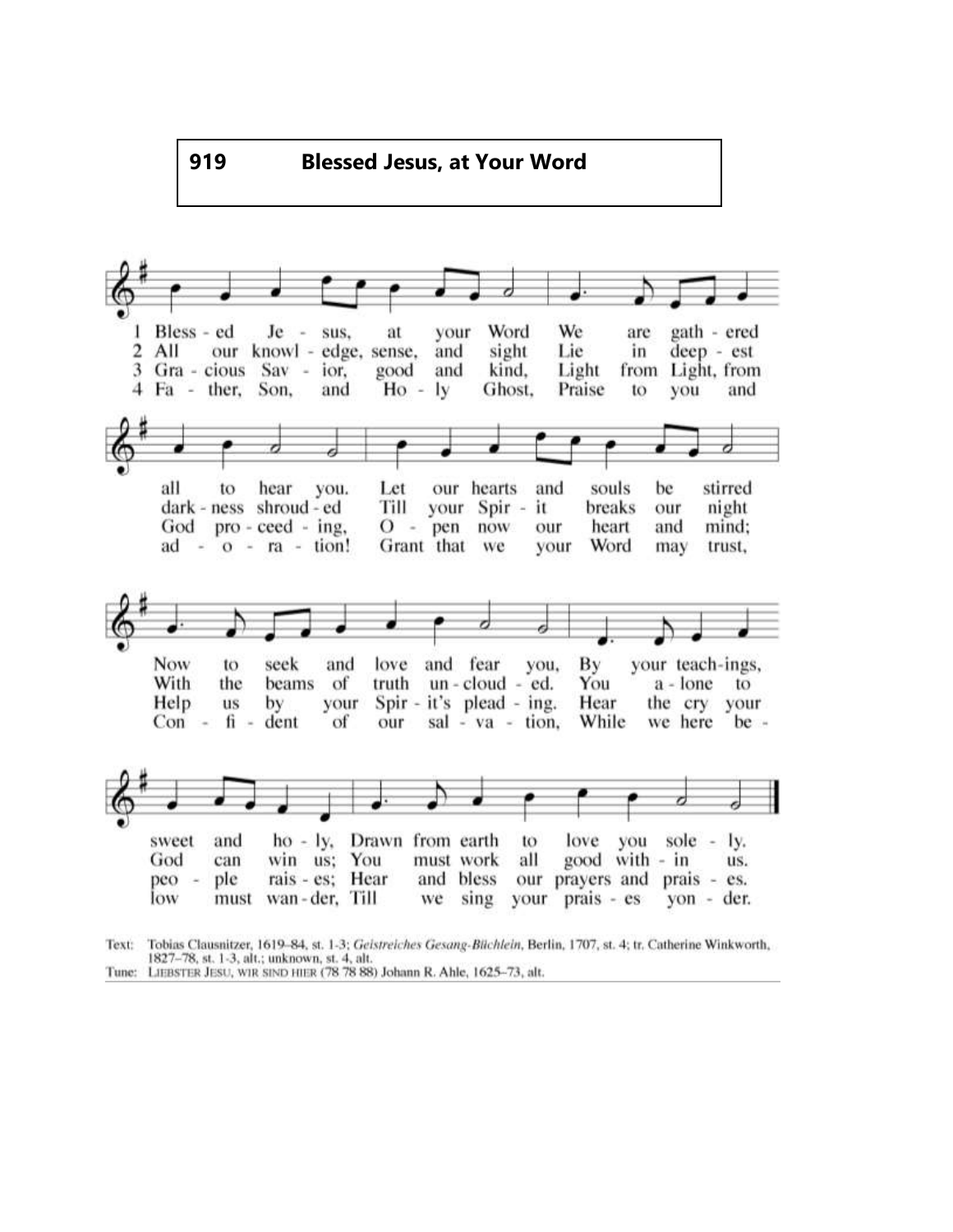

une: NICAEA (11 12 12 10) John B. Dykes, 1823-76.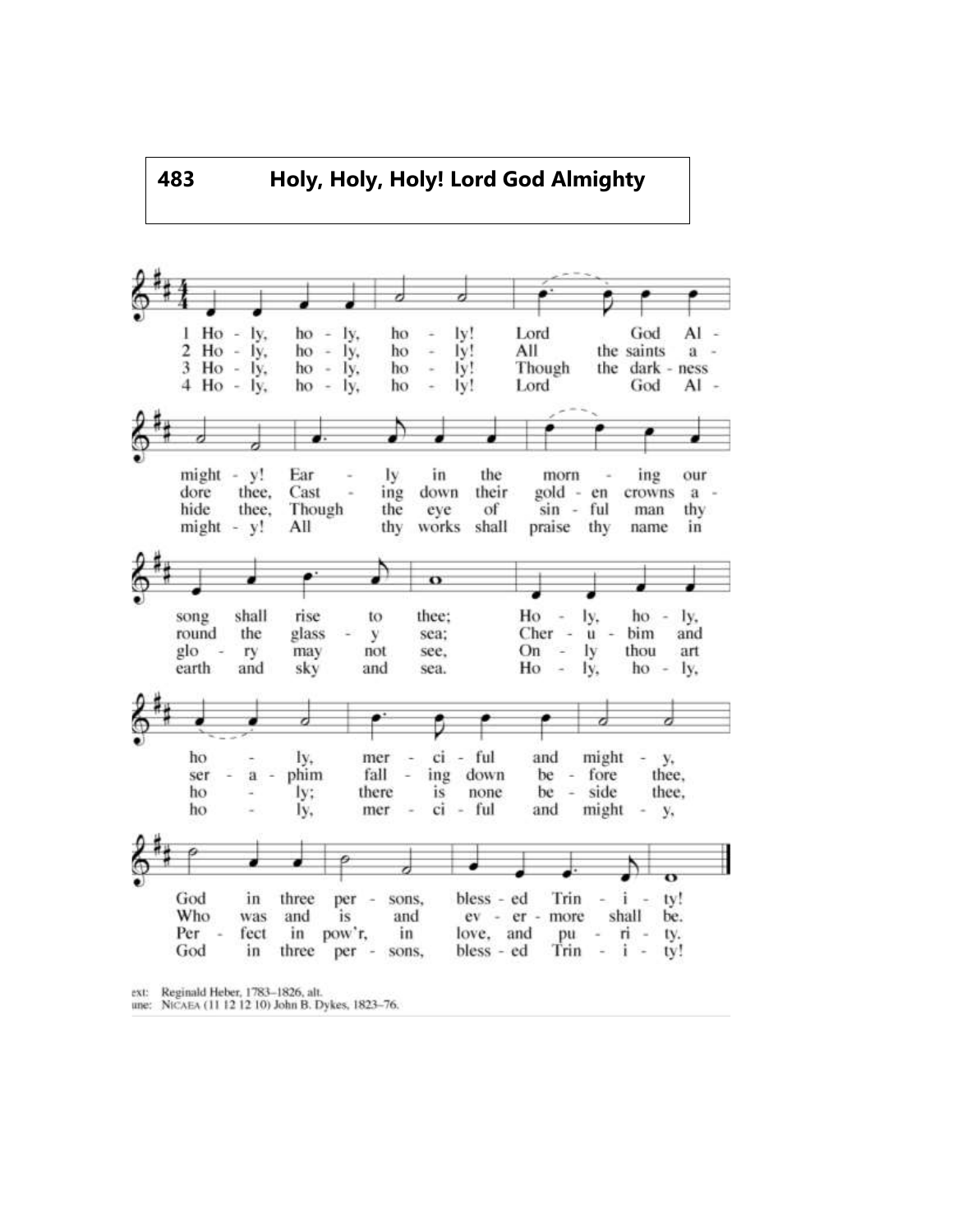

Text: Geistreiches Gesangbuch, Darmstadt, 1698; tr. composite.

Tune: WIE SCHON LEUCHTET (887 887 22 44 48) Philipp Nicolai, 1556-1608, alt.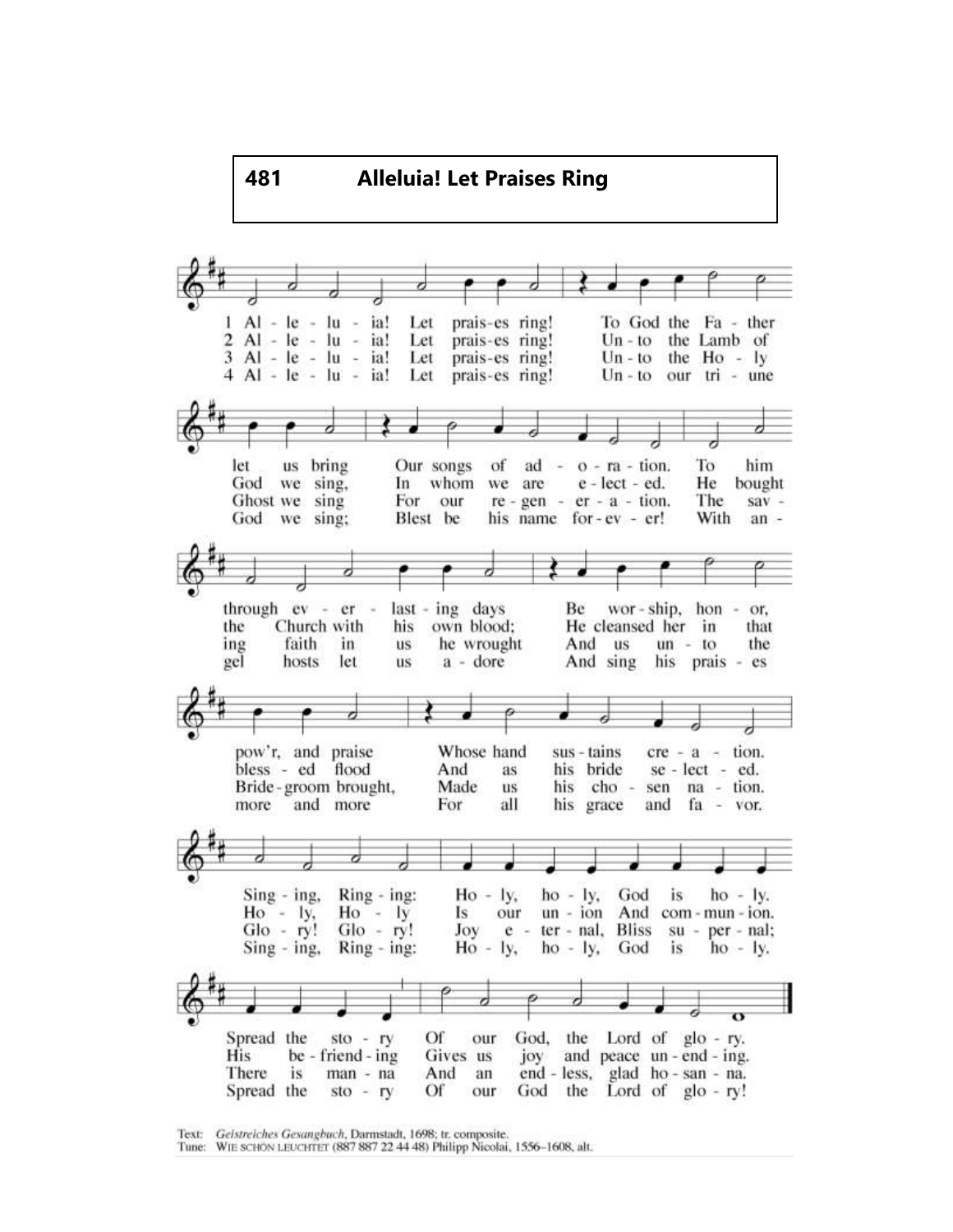

Text: Johann Mentzer, 1658-1734, abr.; tr. composite.

Tune: O DASS ICH TAUSEND ZUNGEN HÄTTE (KONIG) (98 98 88) Johann B. König, 1691-1758.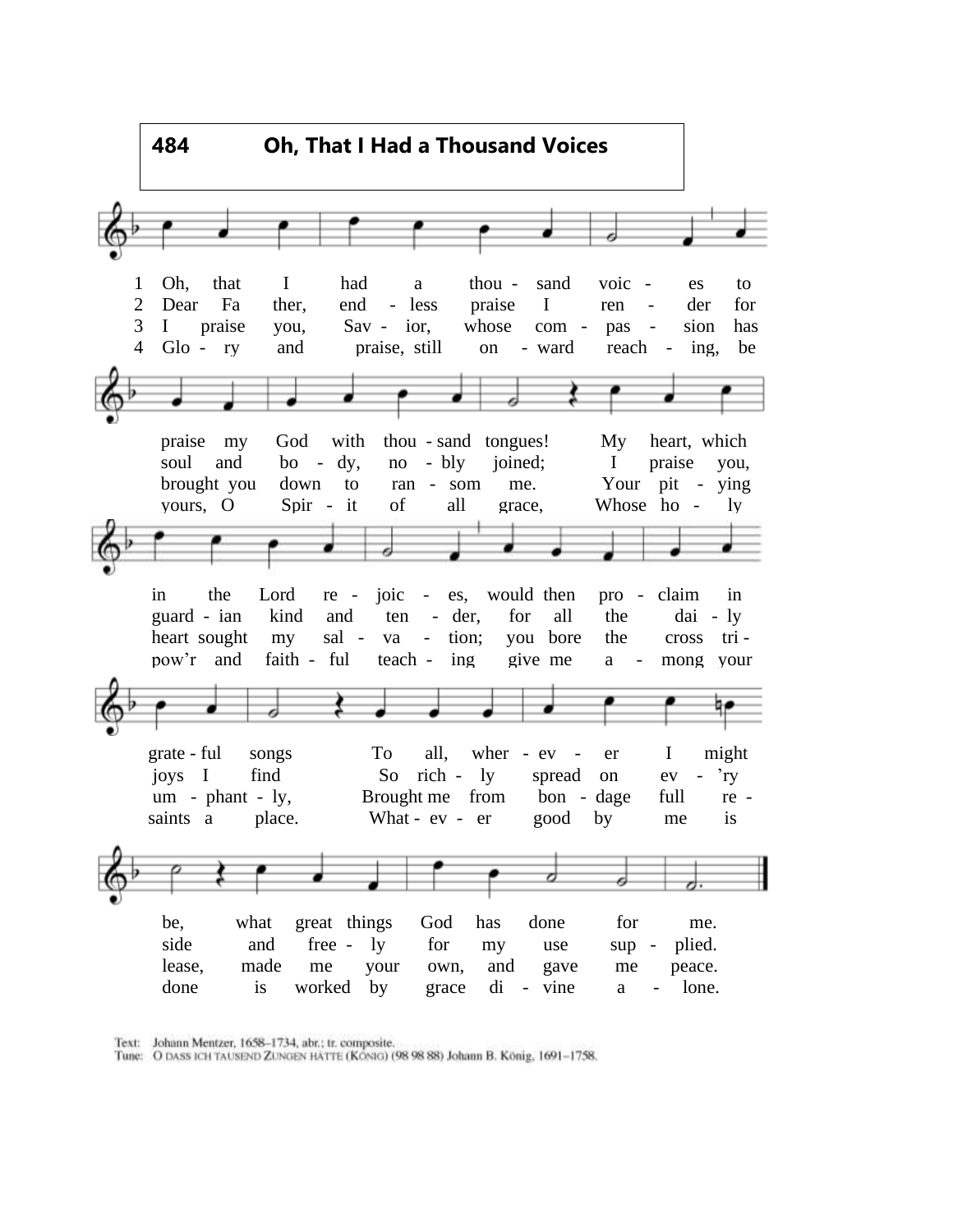## **928 May the Grace of God Our Savior**

May the grace of Christ our Savior and the Father's boundless love with the Holy Spirit's favor rest upon us from above. Thus may we abide in union with each other and the Lord, and possess in sweet communion joys which earth cannot afford.